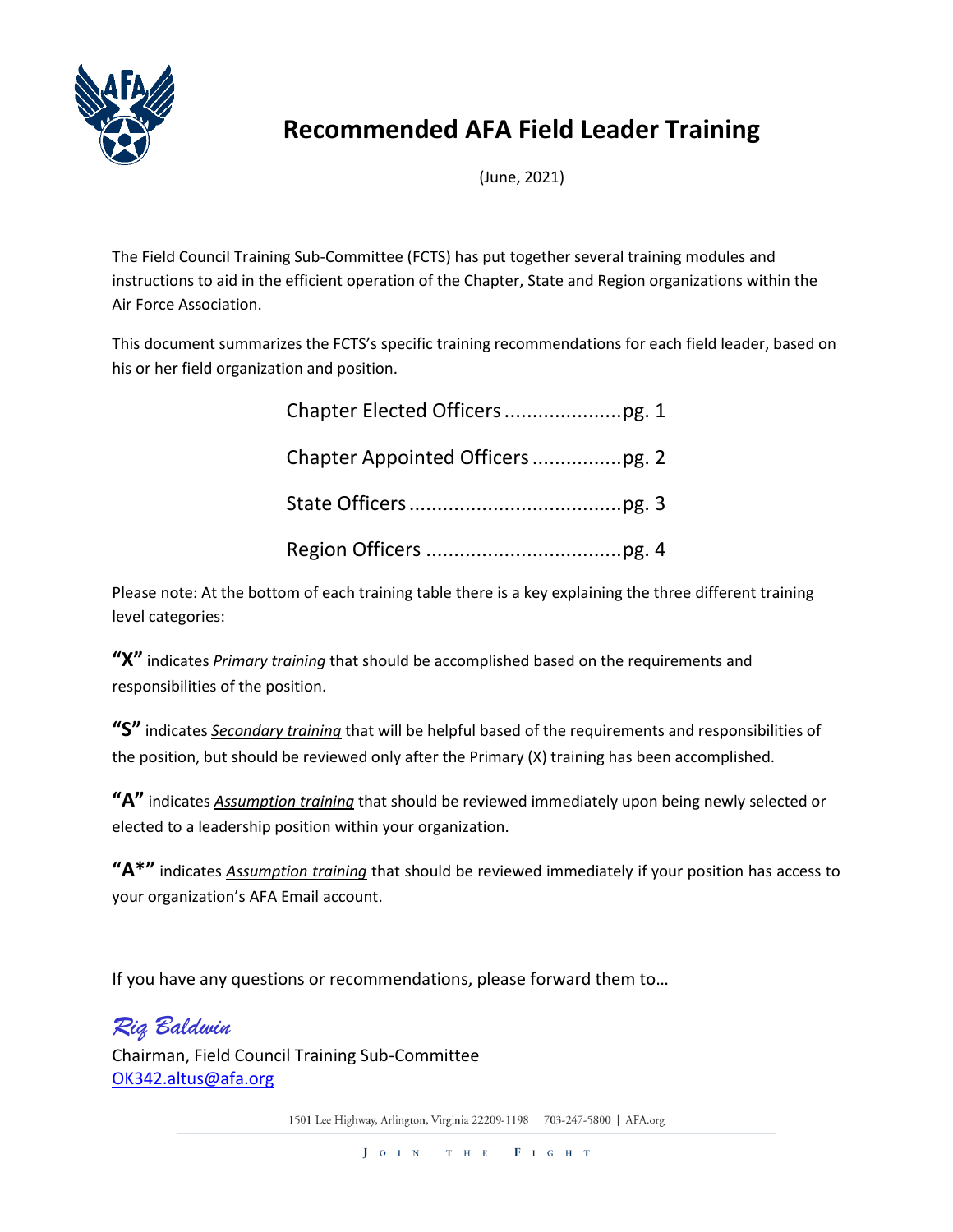#### **Chapter Elected Officers**

|                      | Module / Instruction                                   | Last<br>Updated         | Month   | President      | Vice President          | Secretary          | Treasurer                 |
|----------------------|--------------------------------------------------------|-------------------------|---------|----------------|-------------------------|--------------------|---------------------------|
|                      | AFA Organization - Introduction                        | <b>Jul-20</b>           |         | $\mathsf X$    | $\sf X$                 | $\mathsf X$        | $\overline{\mathsf{X}}$   |
|                      | AFA Organization - Chapter Basics                      | Mar-21                  |         | A              | A                       | A                  | $\boldsymbol{\mathsf{A}}$ |
|                      | <b>AFA Organization - Chapter Elected Officers</b>     | Mar-21                  |         | A              | Α                       | A                  | A                         |
|                      | AFA Organization - Chapter Appointed Officers          | Mar-21                  |         | Α              | A                       | A                  | $\overline{A}$            |
|                      | AFA Organization - State (Part 1) - Introduction       | Oct-19                  |         | X              | $\pmb{\times}$          | $\mathsf X$        | $\mathsf X$               |
| Organization         | AFA Organization - State (Part 2) - Elected Officers   | Oct-19                  |         | X              | $\sf X$                 | $\mathsf X$        | $\mathsf X$               |
|                      | AFA Organization - State (Part 3) - Appointed Officers | <b>Jan-20</b>           |         | X              | X                       | X                  | $\mathsf X$               |
|                      | <b>AFA Organization - Region</b>                       | Feb-20                  |         | X              | X                       | X                  | $\overline{\mathsf{x}}$   |
|                      | AFA Organization - Board of Directors                  | Mar-20<br><b>Jul-20</b> |         | X              | X                       |                    |                           |
|                      | AFA Organization - President & National                |                         |         | X              | X                       |                    |                           |
|                      | Field Operations Guide (FOG) - Introduction            | Jan-20                  |         | Α              | Α                       | Α                  | Α                         |
|                      | Operations & Procedures Manual (OPM) - Introduction    | Dec-18                  |         |                |                         |                    |                           |
|                      | Field Leader Portal - Introduction                     | Jun-21                  |         | A              | A                       | A                  | A                         |
|                      | <b>Chapter Annual Activity Plan</b>                    | <b>Nov-20</b>           | Dec     | Х              | X                       | Χ                  | X                         |
|                      | Chapter Annual Financial Plan                          | <b>Nov-20</b>           | Dec     | X              | X                       | X                  | X                         |
|                      | State Annual Activity Plan                             | <b>Nov-20</b>           | Dec     |                |                         |                    |                           |
| Administration       | State Annual Financial Plan                            | <b>Nov-20</b>           | Dec     |                |                         |                    |                           |
|                      | Chapter Semi-Annual Activity Report                    | Jun-21                  | Dec/Jun | Х              | X                       | X                  | X                         |
|                      | Chapter Semi-Annual Financial Report                   | <b>Jun-21</b>           | Dec/Jun | X              | X                       | X                  | X                         |
|                      | State Semi-Annual Activity Report                      | Jun-21                  | Dec/Jun |                |                         |                    |                           |
|                      | State Semi-Annual Financial Report                     | <b>Jun-21</b>           | Dec/Jun |                |                         |                    |                           |
|                      | Rosters - Field Leader                                 | $Oct-20$                | Oct     | Х              | Х                       | Х                  | Х                         |
|                      | Rosters - Membership                                   | $Oct-20$                | Oct     | X              | X                       | X                  |                           |
|                      | 501(c)(3) Benefits                                     | Mar-21                  | Feb     | Α              | Α                       |                    | Α                         |
|                      | Maintaining Tax Exempt Status                          | Jan-20                  | Feb     | Α              | Α                       |                    | A                         |
|                      | <b>Effetive Newsletters</b>                            | Jan-20                  |         | S              | S                       |                    |                           |
|                      | Effective Web Sites                                    | $Oct-19$                |         | S              | S                       |                    |                           |
|                      | Social Media 001                                       | Jan-21                  |         | S              | S                       |                    |                           |
| Communication        | Social Media 002                                       | $May-18$                |         | S              | S                       |                    |                           |
|                      | Social Media 003                                       | Oct-18                  |         | $\mathsf S$    | $\mathsf S$             |                    |                           |
|                      | Email - Forwarding                                     | Apr-20                  |         | Α              | $A^*$                   | $A^*$              | $A^*$                     |
|                      | Email - Finding Your Account and Logging In            | Apr-20                  |         | A              | $A^*$                   | $A^*$              | $A^*$                     |
|                      | Email - Create a Shortcut                              | Apr-20                  |         | А              | $\mathsf{A}^\star$      | $\mathsf{A}^\star$ | $A^*$                     |
|                      | Teams Meetings - Participant                           | $May-21$                |         | $\mathsf S$    | $\mathsf S$             |                    |                           |
|                      | Zoom - Particiapant (Laptop & PC)                      | Feb-21                  |         | S              | S                       |                    |                           |
| pò<br>C              | Leadership Planning                                    | Feb-20                  |         | $\overline{s}$ | $\overline{s}$          |                    |                           |
|                      | Leadership Recruiting                                  | Feb-20                  |         | $\overline{s}$ | $\overline{\mathsf{s}}$ |                    |                           |
| Leadership, Recruiti | Leadership Retention                                   | Feb-20                  |         | $\mathsf S$    | S                       |                    |                           |
| Retention            | Recruiting New Members, Part 1                         | Apr-20                  |         | Χ              | х                       | Х                  | X                         |
|                      | Recruiting New Members, Part 2                         | May-20                  |         | X              | X                       | X                  | X                         |
|                      | Recruiting New Members, Part 3                         | May-20                  |         | Χ              | Χ                       | X                  | X                         |
|                      | Recruiting New Members, Part 4                         | <b>Jun-20</b>           |         | X              | X                       | X                  | $\mathsf X$               |
|                      | <b>Retaining Chapter Members</b>                       | <b>Jun-20</b>           |         | $\mathbb S$    | S                       |                    |                           |
|                      | <b>Advocacy Part 1</b>                                 | <b>Jul-20</b>           |         | S              | S                       |                    |                           |
|                      | Airman & Family Support                                | Jan-20                  |         | S              | S                       |                    |                           |
|                      | Building Base/Chapter Relations                        | Jan-20                  |         | S              | $\mathsf S$             |                    |                           |
|                      | Community Partner Program                              | Mar-21                  |         | S              | S                       |                    |                           |
| Programs             | <b>Community Partner Recruiting</b>                    | Mar-21                  |         | S              | S                       |                    |                           |
|                      | <b>Community Partner Retention</b>                     | Mar-21                  |         | S              | S                       |                    |                           |
|                      | VP for Aerospace Education                             | Sep-20                  |         | $\mathbf S$    | $\mathsf S$             |                    |                           |
|                      | Engaging ROTC, JROTC, AAS, SW, & CAP                   | May-18                  |         | $\overline{s}$ | $\mathbb S$             |                    |                           |

X = Primary Training

S = Secondary Training

A = Assumption Training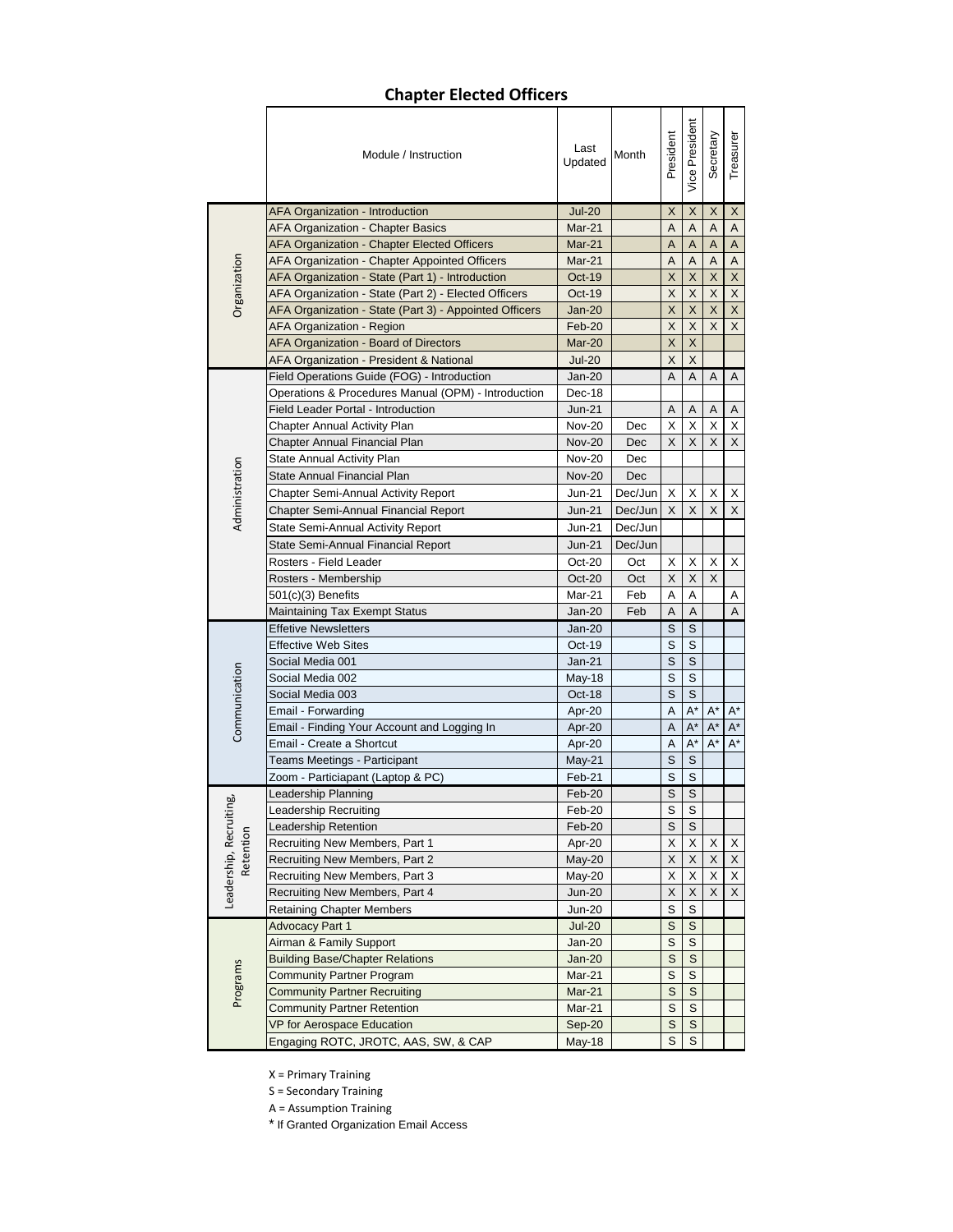#### **Chapter Appointed Officers**

|                |                                                        |                 |            |                           | Vice Presidents for   |                               |                           |                  |                         |                           |                        |                           |                         |  |  |  |
|----------------|--------------------------------------------------------|-----------------|------------|---------------------------|-----------------------|-------------------------------|---------------------------|------------------|-------------------------|---------------------------|------------------------|---------------------------|-------------------------|--|--|--|
|                | Module / Instruction                                   | Last<br>Updated | Month      | Membership                | Community<br>Partners | Airmen and<br>Family Programs | Communications            | Veterans Affairs | Government<br>Relations | Leadership<br>Development | Aerospace<br>Education | Advocacy                  | New Officers            |  |  |  |
|                | <b>AFA Organization - Introduction</b>                 | <b>Jul-20</b>   |            | X                         | X                     | X                             | $\boldsymbol{\mathsf{X}}$ | X                | X                       | X                         | X                      | $\mathsf X$               | $\mathsf A$             |  |  |  |
|                | AFA Organization - Chapter Basics                      | Mar-21          |            | $\boldsymbol{\mathsf{X}}$ | X                     | X                             | $\mathsf X$               | X                | $\mathsf X$             | X                         | X                      | $\mathsf X$               | A                       |  |  |  |
|                | <b>AFA Organization - Chapter Elected Officers</b>     | Mar-21          |            | X                         | X                     | X                             | $\mathsf{X}$              | $\pmb{\times}$   | $\mathsf X$             | $\mathsf{X}$              | $\mathsf{X}$           | $\mathsf X$               | $\sf A$                 |  |  |  |
|                | AFA Organization - Chapter Appointed Officers          | Mar-21          |            | X                         | X                     | X                             | $\mathsf X$               | $\mathsf X$      | $\mathsf X$             | $\mathsf{X}$              | X                      | X                         | $\mathsf A$             |  |  |  |
|                | AFA Organization - State (Part 1) - Introduction       | $Oct-19$        |            | X                         | X                     | X                             | $\mathsf X$               | X                | X                       | X                         | X                      | $\boldsymbol{\mathsf{X}}$ | $\mathsf A$             |  |  |  |
|                | AFA Organization - State (Part 2) - Elected Officers   | $Oct-19$        |            | X                         | X                     | X                             | $\times$                  | X                | X                       | X                         | X                      | X                         | $\mathsf A$             |  |  |  |
| Organization   | AFA Organization - State (Part 3) - Appointed Officers | $Jan-20$        |            | $\boldsymbol{\mathsf{X}}$ | X                     | X                             | $\sf X$                   | X                | $\mathsf{X}$            | $\mathsf X$               | $\mathsf X$            | $\overline{\mathsf{X}}$   | $\overline{\mathsf{A}}$ |  |  |  |
|                | <b>AFA Organization - Region</b>                       | Feb-20          |            | X                         | X                     | X                             | X                         | X                | X                       | X                         | X                      | X                         | A                       |  |  |  |
|                | AFA Organization - Board of Directors                  | Mar-20          |            |                           |                       |                               |                           |                  |                         |                           |                        |                           |                         |  |  |  |
|                | AFA Organization - President & National                | <b>Jul-20</b>   |            |                           |                       |                               |                           |                  |                         |                           |                        |                           |                         |  |  |  |
|                | Field Operations Guide (FOG) - Introduction            | $Jan-20$        |            | X                         | X                     | X                             | X                         | X                | X                       | X                         | X                      | X                         | A                       |  |  |  |
|                | Operation & Procedures Manuel (OPM) - Introduction     | Dec-18          |            |                           |                       |                               |                           |                  |                         |                           |                        |                           |                         |  |  |  |
|                | Field Leader Portal - Introduction                     | $Jun-21$        |            | X                         | X                     | X                             | X                         | X                | X                       | X                         | X                      | X                         | A                       |  |  |  |
|                | <b>Chapter Annual Activity Plan</b>                    | <b>Nov-20</b>   | Dec        | S                         | S                     | S                             | S                         | S                | S                       | S                         | X                      | X                         |                         |  |  |  |
|                | Chapter Annual Financial Plan                          | <b>Nov-20</b>   | <b>Dec</b> | S                         | S                     | S                             | S                         | S                | S                       | S                         | X                      |                           |                         |  |  |  |
|                | State Annual Activity Plan                             | <b>Nov-20</b>   | Dec        |                           |                       |                               |                           |                  |                         |                           |                        |                           |                         |  |  |  |
|                | State Annual Financial Plan                            | <b>Nov-20</b>   | Dec        |                           |                       |                               |                           |                  |                         |                           |                        |                           |                         |  |  |  |
| Administration | Chapter Semi-Annual Activity Report                    | Jun-21          | Dec/Jun    |                           |                       | Χ                             |                           |                  |                         |                           | X                      | X                         |                         |  |  |  |
|                | Chapter Semi-Annual Financial Report                   | $Jun-21$        | Dec/Jun    |                           |                       | $\mathsf{X}$                  |                           |                  |                         |                           | X                      | X                         |                         |  |  |  |
|                | State Semi-Annual Activity Report                      | Jun-21          | Dec/Jun    |                           |                       |                               |                           |                  |                         |                           |                        |                           |                         |  |  |  |
|                | State Semi-Annual Financial Report                     | $Jun-21$        | Dec.Jun    |                           |                       |                               |                           |                  |                         |                           |                        |                           |                         |  |  |  |
|                | Rosters - Field Leader                                 | Oct-20          | Oct        | X                         | Х                     |                               |                           |                  |                         | Х                         |                        |                           |                         |  |  |  |
|                | Rosters - Membership                                   | $Oct-20$        | Oct        | X                         | X                     |                               | X                         |                  |                         | X                         |                        |                           |                         |  |  |  |
|                | 501(c)(3) Benefits                                     | Mar-21          | Feb        | A                         | A                     |                               | A                         |                  | A                       |                           | Α                      | A                         |                         |  |  |  |
|                | <b>Maintaining Tax-Exempt Status</b>                   | $Jan-20$        | Feb        | Α                         | A                     |                               | A                         |                  | $\overline{A}$          |                           | Α                      | A                         |                         |  |  |  |
|                | <b>Effetive Newsletters</b>                            | $Jan-20$        |            |                           |                       |                               | X                         |                  |                         |                           |                        |                           |                         |  |  |  |
|                | <b>Effective Web Sites</b>                             | Oct-19          |            |                           |                       |                               | $\times$                  |                  |                         |                           |                        |                           |                         |  |  |  |
|                | Social Media 001                                       | $Jan-21$        |            | X                         | X                     | X                             | $\boldsymbol{\mathsf{X}}$ |                  |                         |                           |                        | X                         |                         |  |  |  |
|                | Social Media 002                                       | <b>May-18</b>   |            | $\mathsf X$               | X                     | X                             | $\boldsymbol{\mathsf{X}}$ |                  |                         |                           |                        | X                         |                         |  |  |  |
| Communication  | Social Media 003                                       | Oct-18          |            | X                         | X                     | X                             | X                         |                  |                         |                           |                        | X                         |                         |  |  |  |
|                | Email - Forwarding                                     | Apr-20          |            |                           |                       |                               |                           |                  |                         |                           |                        |                           | A*                      |  |  |  |
|                | Email - Finding Your Account and Logging In            | Apr-20          |            |                           |                       |                               |                           |                  |                         |                           |                        |                           | $A^*$                   |  |  |  |
|                | Email - Create a Shortcut                              | Apr-20          |            |                           |                       |                               |                           |                  |                         |                           |                        |                           | $A^*$                   |  |  |  |
|                | Teams Meetings - Participant                           | May-21          |            |                           |                       |                               | X                         |                  |                         |                           |                        |                           |                         |  |  |  |
|                | Zoom - Participant (Laptop & PC)                       | Feb-21          |            |                           |                       |                               | X                         |                  |                         |                           |                        |                           |                         |  |  |  |
|                | Leadership Planning                                    | Feb-20          |            |                           |                       |                               |                           |                  |                         | X                         |                        |                           |                         |  |  |  |
| cruiting,      | <b>Leadership Recruiting</b>                           | Feb-20          |            |                           |                       |                               |                           |                  |                         | X                         |                        |                           |                         |  |  |  |
|                | <b>Leadership Retention</b>                            | Feb-20          |            |                           |                       |                               |                           |                  |                         | X                         |                        |                           |                         |  |  |  |
| Retention      | Recruiting New Members, Part 1                         | Apr-20          |            | Α                         | Α                     | S                             | $\mathsf S$               | S                | S                       | Α                         | S                      | S                         |                         |  |  |  |
| Leadership, Re | Recruiting New Members, Part 2                         | May-20          |            | $\mathsf A$               | Α                     | S                             | S                         | S                | $\mathbb S$             | A                         | $\mathbb S$            | S                         |                         |  |  |  |
|                | Recruiting New Members, Part 3                         | May-20          |            | Α                         | Α                     | S                             | $\mathbb S$               | S                | S                       | Α                         | $\mathbb S$            | S                         |                         |  |  |  |
|                | Recruiting New Members, Part 4                         | $Jun-20$        |            | $\mathsf A$               | Α                     | S                             | $\mathsf S$               | S                | $\mathsf S$             | Α                         | $\mathsf S$            | S                         |                         |  |  |  |
|                | <b>Retaining Chapter Members</b>                       | <b>Jun-20</b>   |            | X                         | X                     |                               |                           |                  |                         | X                         |                        |                           |                         |  |  |  |
|                | <b>Advocacy Part 1</b>                                 | $Jul-20$        |            |                           |                       |                               |                           |                  | X                       | X                         | X                      | X                         |                         |  |  |  |
|                | Airman & Family Support                                | $Jan-20$        |            |                           |                       | X                             |                           | X                |                         |                           |                        |                           |                         |  |  |  |
|                | <b>Building Base/Chapter Relations</b>                 | $Jan-20$        |            |                           |                       | X                             |                           | X                | X                       |                           |                        | X                         |                         |  |  |  |
| Programs       | <b>Community Partner Program</b>                       | Mar-21          |            | X                         | X                     |                               |                           |                  |                         | X                         |                        |                           |                         |  |  |  |
|                | <b>Community Partner Recruiting</b>                    | Mar-21          |            | $\mathsf X$               | X                     |                               |                           |                  |                         | $\mathsf X$               |                        |                           |                         |  |  |  |
|                | <b>Community Partner Retention</b>                     | Mar-21          |            | X                         | X                     |                               |                           |                  |                         | $\mathsf X$               |                        |                           |                         |  |  |  |
|                | VP for Aerospace Education                             | Sep-20          |            |                           |                       |                               |                           |                  |                         |                           | X                      |                           |                         |  |  |  |
|                | Engaging ROTC, JROTC, AAS, SW, & CAP                   | <b>May-18</b>   |            |                           |                       |                               |                           |                  |                         |                           | $\mathsf X$            |                           |                         |  |  |  |

X = Primary Training

S = Secondary Training

A = Assumption Training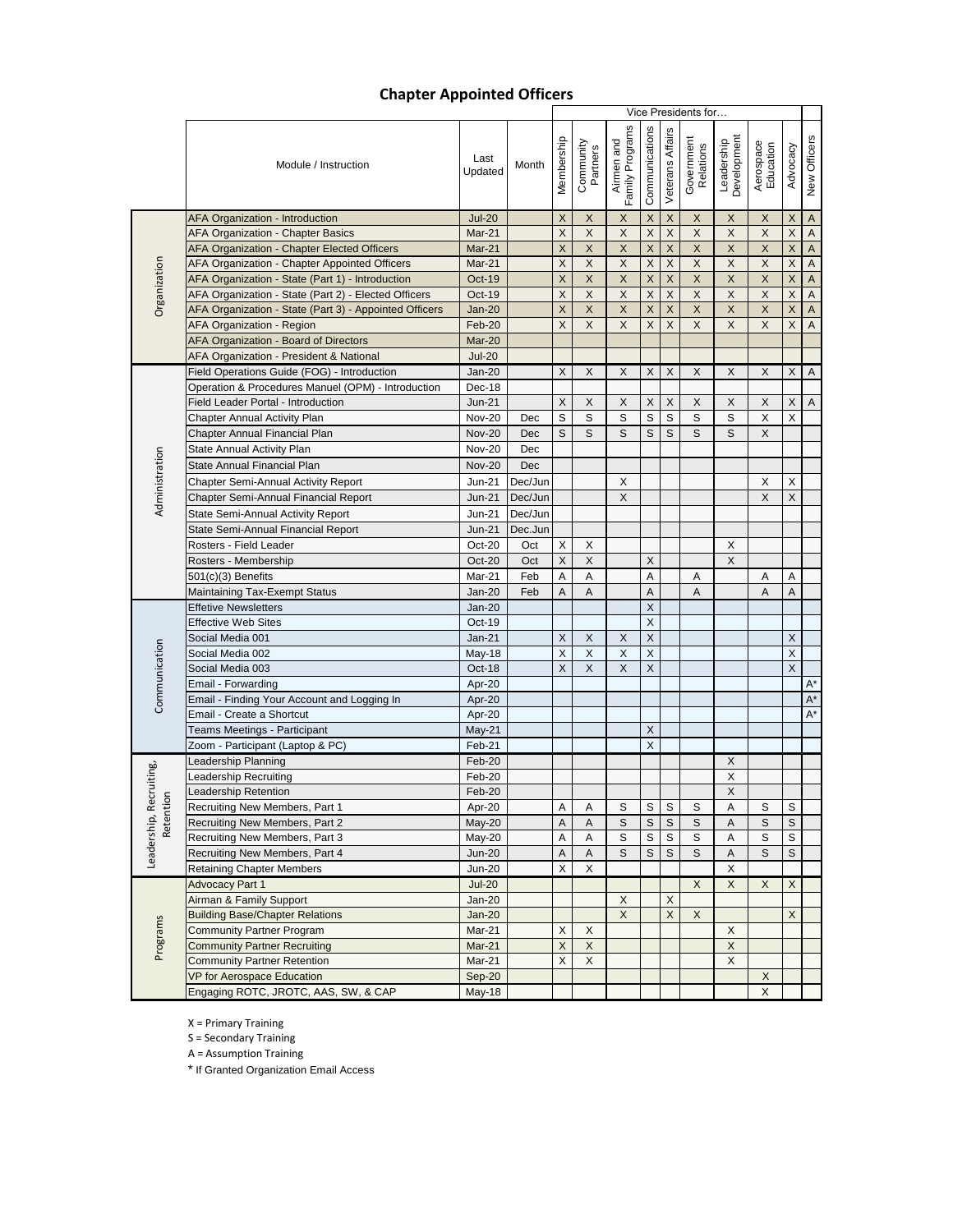### **State Officers**

|                         |                                                        |                 |            | <b>Elected Officers</b><br>Vice-Presidents for |                           |                           |                           |                    |                           |                           |                           |                         |               |                           |                         |
|-------------------------|--------------------------------------------------------|-----------------|------------|------------------------------------------------|---------------------------|---------------------------|---------------------------|--------------------|---------------------------|---------------------------|---------------------------|-------------------------|---------------|---------------------------|-------------------------|
|                         | Module / Instruction                                   | Last<br>Updated | Month      | President                                      | Vce-President             | Secretary                 | Treasurer                 | Veterans Affairs   | Government<br>Relations   | Leadership<br>Development | Aerospace<br>Education    | Advocacy                | Communication | Awards                    | New Officers            |
|                         | AFA Organization - Introduction                        | <b>Jul-20</b>   |            | A                                              | $\mathsf{A}$              |                           |                           |                    |                           |                           |                           |                         |               |                           |                         |
|                         | AFA Organization - Chapter Basics                      | Mar-21          |            | A                                              | $\mathsf{A}$              | A                         | $\overline{A}$            |                    |                           |                           |                           |                         |               |                           |                         |
|                         | AFA Organization - Chapter Elected Officers            | Mar-21          |            | Α                                              | $\overline{A}$            | $\mathsf A$               | $\sf A$                   |                    |                           |                           |                           |                         |               |                           |                         |
| Organization            | AFA Organization - Chapter Appointed Officers          | Mar-21          |            | Α                                              | A                         | $\mathsf{A}$              | A                         |                    |                           |                           |                           |                         |               |                           |                         |
|                         | AFA Organization - State (Part 1) - Introduction       | Oct-19          |            | X                                              | $\overline{\mathsf{x}}$   | $\mathsf X$               | $\boldsymbol{\mathsf{X}}$ | $\sf X$            | $\mathsf X$               | $\mathsf X$               | $\boldsymbol{\mathsf{X}}$ | $\mathsf X$             | $\mathsf X$   | $\boldsymbol{\mathsf{X}}$ | $\boldsymbol{A}$        |
|                         | AFA Organization - State (Part 2) - Elected Officers   | Oct-19          |            | X                                              | $\sf X$                   | $\mathsf X$               | $\overline{\mathsf{X}}$   | $\sf X$            | X                         | X                         | X                         | $\overline{\mathsf{X}}$ | $\mathsf X$   | X                         | $\overline{A}$          |
|                         | AFA Organization - State (Part 3) - Appointed Officers | <b>Jan-20</b>   |            | X                                              | $\overline{\mathsf{x}}$   | $\mathsf X$               | $\overline{\mathsf{X}}$   | $\pmb{\mathsf{X}}$ | $\mathsf X$               | $\mathsf X$               | $\mathsf X$               | $\mathsf X$             | $\sf X$       | $\sf X$                   | $\overline{\mathsf{A}}$ |
|                         | <b>AFA Organization - Region</b>                       | Feb-20          |            | X                                              | $\mathsf X$               | $\mathsf X$               | $\sf X$                   | X                  | X                         | X                         | X                         | $\overline{\mathsf{X}}$ | X             | X                         | $\sf A$                 |
|                         | AFA Organization - Board of Directors                  | Mar-20          |            | A                                              | $\mathsf A$               |                           |                           |                    |                           |                           |                           |                         |               |                           |                         |
|                         | AFA Organization - President & National                | <b>Jul-20</b>   |            | A                                              | $\overline{A}$            |                           |                           |                    |                           |                           |                           |                         |               |                           |                         |
|                         | Field Opertions Guide (FOG) - Introduction             | $Jan-20$        |            | $\mathsf X$                                    | $\mathsf X$               | $\mathsf{X}$              | X                         | X                  | X                         | X                         | X                         | X                       | $\mathsf X$   | X                         | $\mathsf A$             |
|                         | Operation & Procedures Manual (OPM) - Introduction     | Dec-18          |            | Χ                                              | $\mathsf X$               |                           |                           |                    |                           |                           |                           |                         |               |                           |                         |
|                         | Field Leader Portal - Introduction                     | $Jun-21$        |            | $\sf X$                                        | $\boldsymbol{\mathsf{X}}$ | $\mathsf X$               | $\mathsf X$               | X                  | $\boldsymbol{\mathsf{X}}$ | $\pmb{\times}$            | $\boldsymbol{\mathsf{X}}$ | X                       | X             | X                         | A                       |
|                         | <b>Chapter Annual Activity Plan</b>                    | <b>Nov-20</b>   | Dec        | Χ                                              | $\sf X$                   | $\mathsf X$               | $\overline{\mathsf{X}}$   |                    |                           |                           | $\boldsymbol{\mathsf{X}}$ |                         |               | X                         |                         |
|                         | Chapter Annual Financial Plan                          | <b>Nov-20</b>   | Dec        | X                                              | $\mathsf X$               | $\mathsf X$               | $\mathsf X$               |                    |                           |                           | $\times$                  |                         |               | X                         |                         |
|                         | State Annual Activity Plan                             | <b>Nov-20</b>   | Dec        |                                                |                           |                           |                           |                    |                           |                           |                           |                         |               |                           |                         |
| Administration          | State Annual Financial Plan                            | <b>Nov-20</b>   | <b>Dec</b> |                                                |                           |                           |                           |                    |                           |                           |                           |                         |               |                           |                         |
|                         | <b>Chapter Semi-Annual Activity Report</b>             | <b>Jun-21</b>   | Dec/Jun    | Χ                                              | X                         |                           |                           |                    |                           |                           |                           |                         |               |                           |                         |
|                         | Chapter Semi-Annual Financial Report                   | $Jun-21$        | Dec/Jun    | $\mathsf X$                                    | $\mathsf X$               |                           |                           |                    |                           |                           |                           |                         |               |                           |                         |
|                         | State Semi-Annual Activity Report                      | $Jun-21$        | Dec/Jun    | X                                              | X                         | X                         |                           |                    |                           |                           | X                         | X                       |               | X                         |                         |
|                         | State Semi-Annual Financial Report                     | $Jun-21$        | Dec/Jun    | $\mathsf X$                                    | $\times$                  |                           | $\boldsymbol{\mathsf{X}}$ |                    |                           |                           | X                         | Χ                       |               | X                         |                         |
|                         | Rosters - Field Leader                                 | Oct-20          | Oct        | A                                              | $\overline{A}$            | А                         | A                         |                    |                           | Α                         |                           |                         |               | A                         |                         |
|                         | Rosters - Membership                                   | <b>Oct-20</b>   | Oct        | A                                              | A                         | $\boldsymbol{\mathsf{A}}$ |                           |                    |                           | Α                         |                           |                         |               | A                         |                         |
|                         | $501(c)(3)$ Benefits                                   | Mar-21          | Feb        | A                                              | A                         | Α                         | Α                         | Α                  | Α                         |                           | Α                         | Α                       |               | A                         |                         |
|                         | Maintaining-Tax Exempt Status                          | <b>Jan-20</b>   | Feb        | A                                              | A                         | $\overline{A}$            | A                         | $\overline{A}$     | $\overline{A}$            |                           | A                         | A                       |               | $\overline{A}$            |                         |
|                         | <b>Effetive Newsletters</b>                            | $Jan-20$        |            | $\mathsf S$                                    | $\mathsf{s}$              |                           |                           |                    |                           |                           |                           |                         | X             |                           |                         |
|                         | <b>Effective Web Sites</b>                             | Oct-19          |            | S                                              | $\mathsf S$               |                           |                           |                    |                           |                           |                           |                         | X             |                           |                         |
|                         | Social Media 001                                       | $Jan-21$        |            | $\mathsf S$                                    | $\overline{s}$            |                           |                           |                    |                           |                           |                           | $\mathsf X$             | $\mathsf X$   |                           |                         |
| Communication           | Social Media 002                                       | May-18          |            | S                                              | $\mathsf S$               |                           |                           |                    |                           |                           |                           | X                       | X             |                           |                         |
|                         | Social Media 003                                       | Oct-18          |            | S                                              | S                         |                           |                           |                    |                           |                           |                           | X                       | X             |                           |                         |
|                         | Email - Forwarding                                     | Apr-20          |            |                                                |                           |                           |                           |                    |                           |                           |                           |                         | Χ             |                           | $\mathsf{A}^{\star}$    |
|                         | Email - Finding Your Account and Logging In            | Apr-20          |            |                                                |                           |                           |                           |                    |                           |                           |                           |                         | X             |                           | $\mathsf{A}^{\star}$    |
|                         | Email - Create a Shortcut                              | Apr-20          |            |                                                |                           |                           |                           |                    |                           |                           |                           |                         | X             |                           | $A^*$                   |
|                         | Teams Meetings - Participant                           | May-21          |            | S                                              | $\mathsf S$               |                           |                           |                    |                           |                           |                           |                         | X             |                           |                         |
|                         | Zoom - Participant (Laptop & PC)                       | Mar-21          |            | S                                              | $\mathsf S$               |                           |                           |                    |                           |                           |                           |                         | Χ             |                           |                         |
|                         | Leadership Planning                                    | $Feb-20$        |            | $\overline{\mathsf{A}}$                        | $\overline{A}$            |                           |                           |                    |                           | A                         |                           |                         |               |                           |                         |
| Leadership, Recruiting, | <b>Leadership Recruiting</b>                           | Feb-20          |            | Α                                              | A                         |                           |                           |                    |                           | Α                         |                           |                         |               |                           |                         |
|                         | Leadership Retention                                   | Feb-20          |            | Α                                              | Α                         |                           |                           |                    |                           | Α                         |                           |                         |               |                           |                         |
| Retention               | Recruiting New Members, Part 1                         | Apr-20          |            | Α                                              | A                         | $\mbox{\textsc{s}}$       | S                         | S                  | S                         | Α                         | S                         | S                       | S             | S                         |                         |
|                         | Recruiting New Members, Part 2                         | May-20          |            | Α                                              | Α                         | $\mathsf S$               | $\mathsf S$               | S                  | $\mathsf S$               | Α                         | $\mathsf S$               | $\mathbb S$             | S             | S                         |                         |
|                         | Recruiting New Members, Part 3                         | May-20          |            | Α                                              | Α                         | $\mathbb S$               | $\mathbb S$               | S                  | S                         | A                         | S                         | S                       | S             | S                         |                         |
|                         | Recruiting New Members, Part 4                         | <b>Jun-20</b>   |            | Α                                              | Α                         | $\mathsf S$               | $\mathsf S$               | S                  | $\mathsf S$               | А                         | $\mathsf S$               | S                       | S             | $\mathsf S$               |                         |
|                         | <b>Retaining Chapter Members</b>                       | <b>Jun-20</b>   |            | S                                              | $\mathsf S$               |                           |                           |                    |                           | X                         |                           |                         |               |                           |                         |
|                         | Advocacy Part 1                                        | $Jul-20$        |            | S                                              | S                         |                           |                           | X                  | X                         |                           | X                         | X                       | X             |                           |                         |
|                         | Airman & Family Support                                | $Jan-20$        |            | S                                              | S                         |                           |                           | X                  |                           |                           |                           |                         |               |                           |                         |
|                         | <b>Building Base/Chapter Relations</b>                 | $Jan-20$        |            | S                                              | S                         |                           |                           | X                  | X                         |                           |                           |                         |               |                           |                         |
|                         | <b>Community Partner Program</b>                       | Mar-21          |            | S                                              | S                         |                           |                           |                    |                           | X                         |                           |                         |               |                           |                         |
| Programs                | <b>Community Partner Recruiting</b>                    | Mar-21          |            | S                                              | $\mathsf S$               |                           |                           |                    |                           | $\mathsf X$               |                           |                         |               |                           |                         |
|                         | <b>Community Partner Retention</b>                     | Mar-21          |            | S                                              | $\mathsf S$               |                           |                           |                    |                           | $\mathsf X$               |                           |                         |               |                           |                         |
|                         | VP for Aerospace Education                             | $Sep-20$        |            | S                                              | $\mathsf S$               |                           |                           |                    |                           |                           | $\mathsf X$               |                         |               |                           |                         |
|                         | Engaging ROTC, JROTC, AAS, SW, & CAP                   | May-18          |            | S                                              | $\mathsf S$               |                           |                           |                    |                           |                           | $\boldsymbol{\mathsf{X}}$ |                         |               |                           |                         |

X = Primary Training

S = Secondary Training

A = Assumption Training